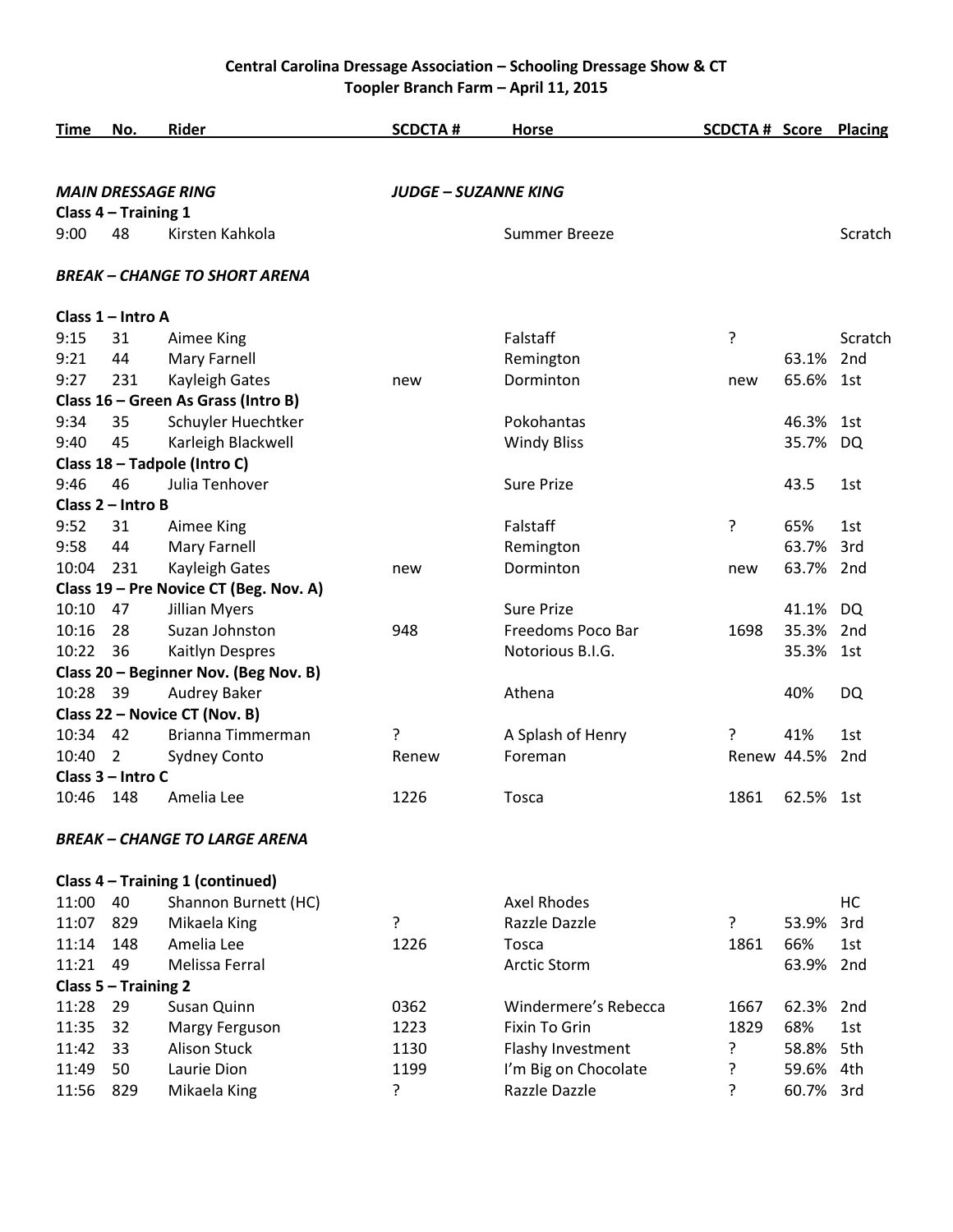## **Central Carolina Dressage Association – Schooling Dressage Show & CT Toopler Branch Farm – April 11, 2015**

| <b>Time</b>  | No.                    | Rider                      | <b>SCDCTA#</b> | <b>Horse</b>         | <b>SCDCTA # Score Placing</b> |                   |                 |
|--------------|------------------------|----------------------------|----------------|----------------------|-------------------------------|-------------------|-----------------|
|              |                        |                            |                |                      |                               |                   |                 |
|              | Class $6 -$ Training 3 |                            |                |                      |                               |                   |                 |
| 12:03        | 29                     | Susan Quinn                | 0362           | Windermere's Rebecca | 1667                          | 62.7%             | 2 <sub>nd</sub> |
| 12:10        | 40                     | Shannon Burnett (HC)       |                | <b>Axel Rhodes</b>   |                               |                   | HC              |
| 12:17        | 33                     | <b>Alison Stuck</b>        | 1130           | Flashy Investment    | ?                             | 58.1%             | 5th             |
| 12:24        | 43                     | <b>Heather Stier</b>       | <b>New</b>     | <b>Rhett Butler</b>  | <b>New</b>                    | 62.2%             | 3rd             |
| 12:31        | 49                     | Melissa Ferral             |                | <b>Arctic Storm</b>  |                               | 59%               | 4th             |
| 12:38        | 50                     | Laurie Dion                | 1199           | I'm Big on Chocolate | ?                             | 65%               | 1st             |
|              | <b>LUNCH BREAK</b>     |                            |                |                      |                               |                   |                 |
|              | Class 7 - First 1      |                            |                |                      |                               |                   |                 |
| 1:25         | 30                     | <b>Heather McCann</b>      | Pending        | Rosatta              |                               | Pending 61.2% 3rd |                 |
| 1:32         | 32                     | Margy Ferguson             | 1223           | Fixin To Grin        | 1829                          | 64.4%             | 1 <sup>st</sup> |
| 1:39         | 43                     | <b>Heather Stier</b>       | <b>New</b>     | <b>Rhett Butler</b>  | <b>New</b>                    | 62.2%             | 2nd             |
|              |                        | Class 42 - Test of Choice  |                |                      |                               |                   |                 |
| 1:46         | 41                     | Ken Maginnis $(4th 1)$     | 1105           | Serapo               | 1902                          | 54.3              | 1st             |
|              | Class 8 - First 2      |                            |                |                      |                               |                   |                 |
| 1:54         | 30                     | <b>Heather McCann</b>      | Pending        | Rosatta              |                               | Pending 62.8% 2nd |                 |
| 2:02         | 34                     | Rene Kilburn               |                | Wrubi                |                               | 67.6%             | 1st             |
| 2:10         | 38                     | Jennifer Borgo             | 0926 SR2015    | Royal Pain WP        | ?                             | 58.1% 3rd         |                 |
| <b>BREAK</b> |                        |                            |                |                      |                               |                   |                 |
|              |                        | Class 10 - Second TOC      |                |                      |                               |                   |                 |
| 2:30         | 34                     | Rene Kilburn- $(2^{nd} 3)$ |                | Wrubi                |                               | 66.3%             | 1st             |
| 2:38         | 37                     | Carol Freligh $(2^{nd} 3)$ | 1074           | Look Who's Truckin   | 555                           |                   | Scratch         |
|              | Class 9 - First 3      |                            |                |                      |                               |                   |                 |
| 2:46         | 38                     | Jennifer Borgo             | 0926 SR2015    | Royal Pain WP        | ?                             | 62%               | 1st             |